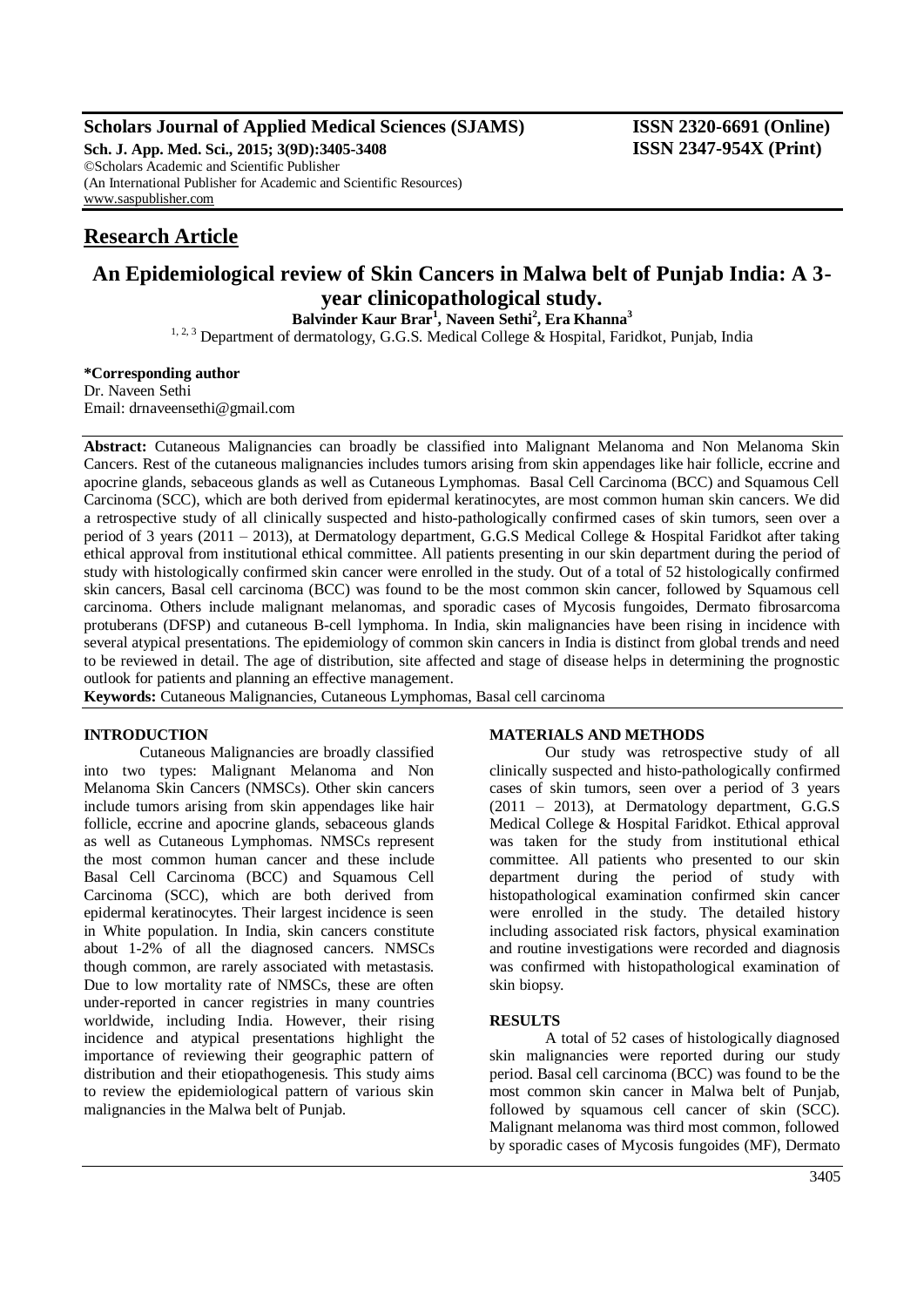fibrosarcoma protuberans (DFSP) and cutaneous B-cell lymphoma. Majority of skin cancers affected elderly age group, median age affected being about 60 years for NMSCs and melanoma, while DFSP and MF affected middle-age group between 30 – 50 years. Male preponderance was seen except in cases of BCC, which were more common in females than males, male to female ratio being 1:2.5. The gender wise distribution of skin malignancies along with median age of presentation of various skin cancers and their relative frequency is shown in Table 2. Table 1. shows the age of distribution of various skin cancers. BCC accounted for 40 % of all skin cancers in Malwa belt of Punjab, relatively more common in females and affecting elderly age group more than 50 years of age. This was followed by SCC that accounted for 31% cases and affected males three times more commonly as compared to females. Though malignant melanoma is more

common in White population, it was found to be third most common skin cancer in our region, accounting for 17% of all skin cancers reported in our study. Other skin malignancies observed were Mycosis Fungoides, Cutaneous B-cell Lymphoma and DFSP, each of which accounted for 3.8% of cases. Also, specific site predilection for specific skin cancers was observed in our study, such that head and neck region was found to be the most common site affected by BCC as well as SCC. One case of metastatic BCC was also observed, with distant cutaneous metastasis of primary BCC on face to pubic region and groins. Also, we recorded a rare case of BCC involving anogenital region. SCC had predilection for head and neck region, followed by anogenital region and extremities. 2 cases of MF were recorded; both had the primary lesion involving the trunk at their onset. Malignant melanoma occurred more on the extremities and trunk.

**Table 1: The relative frequency & age distribution of various skin malignancies**

| Age     | Diagnosis |            |            |                      |           |               |       |       |
|---------|-----------|------------|------------|----------------------|-----------|---------------|-------|-------|
| (years) | Malignant | <b>BCC</b> | <b>SCC</b> | Dermato fibrosarcoma | Mycosis   | Cutaneous B-  | Total | $\%$  |
|         | Melanoma  |            |            | protuberans          | Fungoides | cell Lymphoma |       |       |
| 21-30   | Nil       | Nil        | Nil        | Nil                  | Nil       | Nil           | 0     |       |
| $31-40$ | Nil       | Nil        | Nil        |                      |           | Nil           | ◠     | 3.8%  |
| $41-50$ |           | 2          | ◠          |                      | Nil       | Nil           |       | 13.5% |
| $51-60$ |           | Q          | 4          | Nil                  |           | Nil           | 17    | 32.7% |
| 61-70   |           |            | 6          | Nil                  | Nil       |               | 16    | 30.8% |
| >71     |           | 4          | 4          | Nil                  | Nil       |               | 10    | 19.2% |
| Total   |           | 21         | 16         |                      |           |               | 52    | 100%  |

BCC = Basal cell carcinoma, SCC = Squamous cell carcinoma

## **Table 2: Median age of presentation and M: F ratio of various cancers.**

| Diagnosis                 | Median age (Yrs) | M:F ratio | Total | $\%$ |
|---------------------------|------------------|-----------|-------|------|
| Malignant Melanoma        | 60               | 2:1       |       | 17.4 |
| <b>BCC</b>                | 60               | 1:2.5     | 21    | 40.4 |
| <b>SCC</b>                | 62               | 3:1       | 16    | 30.8 |
| Dermato fibrosarcoma      | 39               | 2:1       |       | 3.8  |
| protuberans               |                  |           |       |      |
| Mycosis Fungoides         |                  | 2:1       |       | 3.8  |
| Cutaneous B-cell Lymphoma | 68               | 1:1       |       | 3.8  |
|                           |                  |           |       |      |
| Total                     |                  |           | 52    | 100  |

 $BCC = Basal cell carcinoma, SCC = Squamous cell carcinoma$ 

|  | Table 3: Distribution of primary sites involved |  |
|--|-------------------------------------------------|--|
|  |                                                 |  |

| Tuble of Distribution of primary sites involved |             |            |            |         |            |       |  |
|-------------------------------------------------|-------------|------------|------------|---------|------------|-------|--|
| Diagnosis                                       | Head & Neck | Upper Limb | Lower Limb | Trunk   | Anogenital | Total |  |
| Malignant Melanoma                              |             |            |            |         |            |       |  |
| <b>BCC</b>                                      | 17          |            |            |         |            | 21    |  |
| <b>SCC</b>                                      |             |            |            |         |            | 16    |  |
| Dermato fibrosarcoma                            |             |            |            |         |            |       |  |
| protuberans                                     |             |            |            |         |            |       |  |
| Mycosis Fungoides                               |             |            |            |         |            |       |  |
| Cutaneous B-cell                                |             |            |            |         |            |       |  |
| Lymphoma                                        |             |            |            |         |            |       |  |
| Total/%                                         | 25(48.1)    | 6(11.5)    | 11 (21.2)  | 6(11.5) | 4(7.7)     | 52    |  |
| ---<br>$\sim$ $\sim$ $\sim$<br>. .<br>$\sim$    |             |            |            |         |            |       |  |

 $BCC = Basal cell carcinoma, SCC = Squamous cell carcinoma$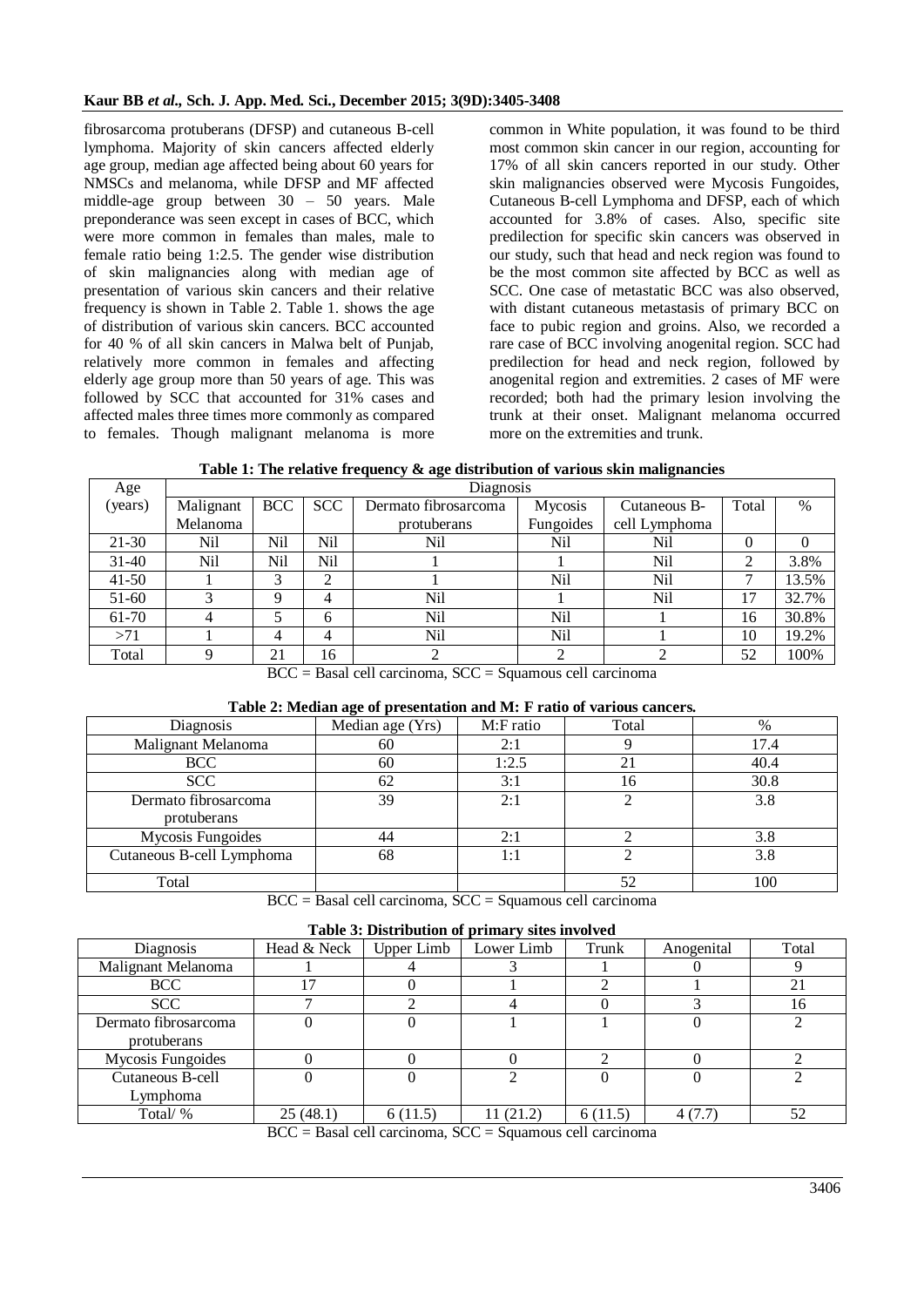#### **DISCUSSION**

Skin cancers have rising incidence worldwide since the last few decades. Overall incidence of cutaneous malignancies is lower in Indian population due to increased melanin content of Indian skin and latter provides protection against ultraviolet radiation, which is the single most important risk factor for melanoma as well as NMSCs. Though exact incidence of skin cancers in India is not known, their overall incidence has increased and NMSCs are encountered more frequently as compared to melanoma. In dark skin, SCC has been reported to be most common skin cancer and various studies from India have reported SCC to be most prevalent skin cancer [1, 2, 3, 4]. However, in this study BCC was seen to be the most common cutaneous malignancy in Malwa belt of Punjab, accounting for 40.4% cases while SCC was second most common, incidence being 30.8%. Up to 80% of all lesions of BCC are found on the head and neck, whereas approximately 15% develop on the shoulders, back or chest [5]. This is in concordance with our study in which about 81% lesions of BCC occurred over head and neck region. Atypical presentation of BCC was also observed involving anogenital region and rare case of metastatic BCC was also reported. There are isolated reports documenting involvement of the lower extremities [\[6\]](http://www.ncbi.nlm.nih.gov/pmc/articles/PMC3051301/#ref67). The clitoris and the vulva [7], perianal region [8]. Metastatic BCC has a reported incidence of only 0.0028-0.5% [9]. Our study showed higher incidence of BCC in females than males, male to female ratio being 1:2.5. However, BCC is reported to have male preponderance due to greater cumulative exposure to UV light. Another case series reported from India showed unusual female preponderance [10]. Risk of both SCC and BCC increases with increase in age and with cumulative sun exposure, being more so in former [11]. 82.7% cases of SCC in our study developed in more than 50 years old age group. Head and neck was the most affected site accounting for 44% cases of SCC. Direct sun exposure is a major risk factor for SCC [12]. In contrast to White population, non-exposed sites are more frequently affected by SCC in dark skinned population [13]. Other risk factors for development of SCC are chronic scarring, pre-existing dermatological conditions like hypertrophic lichen planus,[14] lichen sclerosus atrophicus [15]. disseminated porokeratosis[16]. Malignant melanoma was the third most common skin cancer observed and acral lentiginous type accounted for most cases (5 out of 9 cases). Other types observed were lentigomaligna (1 case) and nodular melanoma (3 cases). Melanoma, though uncommon, accounts for about 75% of skin related mortality [17]. Males were more frequently affected than females in our study. The study by Wanebo *et al.*; showed female preponderance [18] while another study by Sharma *et al.;* reported a higher male preponderance in India [19] Other cases observed were DFSP, mycosis fungoides and cutaneous B-cell

lymphoma. DFSP has high rate of local recurrence [20] and younger age of onset. We observed one case of solitary DFSP over lower limb in 35 yrs old male and another case of multiple DFSP tumors all over the body with distant as well as systemic metastasis in 46 yrs old male. Mycosis fungoides is a rare non-Hodgkin's lymphoma of cutaneous T-lymphocytes, affecting mid to late adulthood. Exact incidence of MF in India is not known but about 1000 new cases of CTCL are definitively diagnosed each year [21]. We observed a case of hypo pigmented MF in 32 yrs male, with primary lesions on trunk and another case of advances stage MF with tumor-like lesions as well as ulcerated plaques all over body with lymphatic and systemic metastasis in 45 yrs male. Median age at diagnosis is 55-60 years, but MF may occur in children and adolescents as well [22].

### **CONCLUSION**

Skin malignancies have been rising in incidence with several atypical presentations being reported in Indian literature. The epidemiological characteristics of common skin cancers in India are distinct from global trends and need to be reviewed in detail. In Malwa belt of Punjab, BCC was found to be the most common skin cancer followed by SCC. The age of distribution, site affected and stage of disease helps in determining the prognostic outlook for patients and planning an effective management.

## **REFERENCES**

- 1. National Cancer Registry Programme, Indian Council of Medical Research (1990-1996) Consolidated Report of the Population Based Cancer Registries
- 2. Deo SV, Sidhartha H, Shukla NK, Kumar S, Kar M, Samaiya A; Surgical management of skin cancers: experience from a regional cancer centre in North India. Ind J Cancer 2005; 42(3): 145-50.
- 3. Ochicha O, Edino ST, Mohamed AZ, Umar AB; Dermatological malignancies in Kano, Nigeria: a histopathological review. Annal African Med 2004; 3 (4): 188-91
- 4. Talvalkar GV; Squamous cell carcinoma of skin: its incidence and etiopathogenesis in 625 cases. Ind J Cancer. 1970; 7:24–33.
- 5. Scotto J, Kofp AW, Urbach F; Non-melanoma skin cancer among Caucasians in four areas of the United States. Cancer.1974;34:1333–8
- 6. Nanda R, Ahluwalia M, Mohan H, Punia RPS; Basal cell carcinoma of the lower extremities a report of two cases. Indian J Dermatol. 2001; 46:167–9.
- 7. Asuman C, Ozlem A, Burcak T, Onder P; An unusual location of basal cell carcinoma: the clitoris and the vulva. Indian J Dermatol. 2008; 53:192–4.